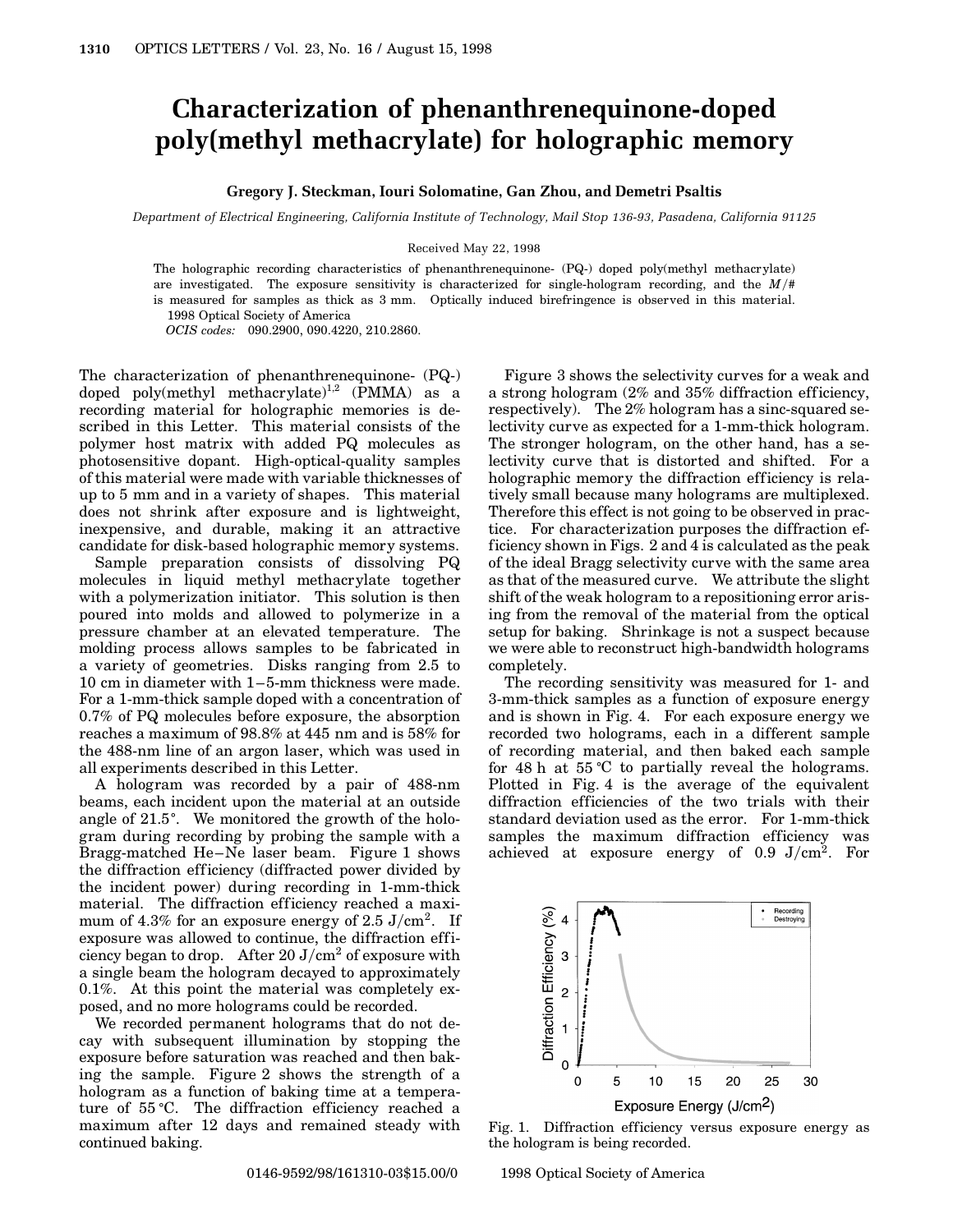

Fig. 2. Diffraction efficiency versus baking time for a hologram exposed to  $1 J/cm<sup>2</sup>$  of energy.



Fig. 3. Selectivity curves for a 1-mm-thick sample for a weak (top) and a strong (bottom) hologram.



Fig. 4. Exposure sensitivity of 1- and 3-mm-thick samples.

3-mm-thick samples the recording saturated after only 0.4 J/cm<sup>2</sup>. In a separate experiment several holograms were recorded with varying beam intensities while the exposure energy was kept constant. Over the range of 2 to 40 mW/cm<sup>2</sup> the material's recording sensitivity is not strongly dependent on the intensities of the recording beams.

Subsequent exposure causes erasure of previously recorded holograms as in photorefractives; however, repeated exposure causes the material to saturate as

in many other photopolymers. To design a strategy for recording multiple holograms in this materials, we must briefly discuss the physical mechanism involved. On illumination the PQ molecules are photoexcited and bond to the host PMMA matrix. When the molecules are illuminated with two interfering beams, this bonding occurs primarily in regions of constructive interference. Through this process two partially offsetting gratings are created, one consisting of photoexcited PQ molecules that have bonded to the host polymer and the other of PQ molecules that are not bonded to the host polymer. At room temperature there is minimal diffusion of the PQ molecules through the polymer matrix. During heating, the free PQ molecules diffuse and distribute evenly, revealing the hologram. The diffusion time depends on both the grating frequency and the temperature.<sup>1</sup> A final uniform exposure causes all the remaining free PQ molecules to bond to the PMMA matrix, thereby preventing any further holographic recording from taking place in the material. We also observed that the exposure of the material to uniform polarized light induces birefringence, with one of the optical axes aligned with the illuminating polarization. This effect was demonstrated experimentally and is shown in Fig. 5.

We recorded with equal exposure energy 50 planewave holograms at a single location of 3-mm-thick samples, using peristrophic multiplexing.<sup>3</sup> We summed the square root of the measured diffraction efficiencies to form the cumulative grating strength, $4$  defined as  $C = \sum_{i=1}^{M} \sqrt{\eta_i}$ . We then varied the cumulative exposure energy by increasing the exposure time of the individual holograms. Figure 6 shows the strengths of the 50 holograms recorded in a single sample. The cumulative grating strength with the 50 holograms recorded with different total exposure energies for different samples is shown in Fig. 7. The saturation value of the cumulative grating strength is



Fig. 5. 1-mm-thick sample illuminated with a checkerboard pattern of polarized light and imaged between two crossed polarizers. The illuminated regions exhibit birefringence.